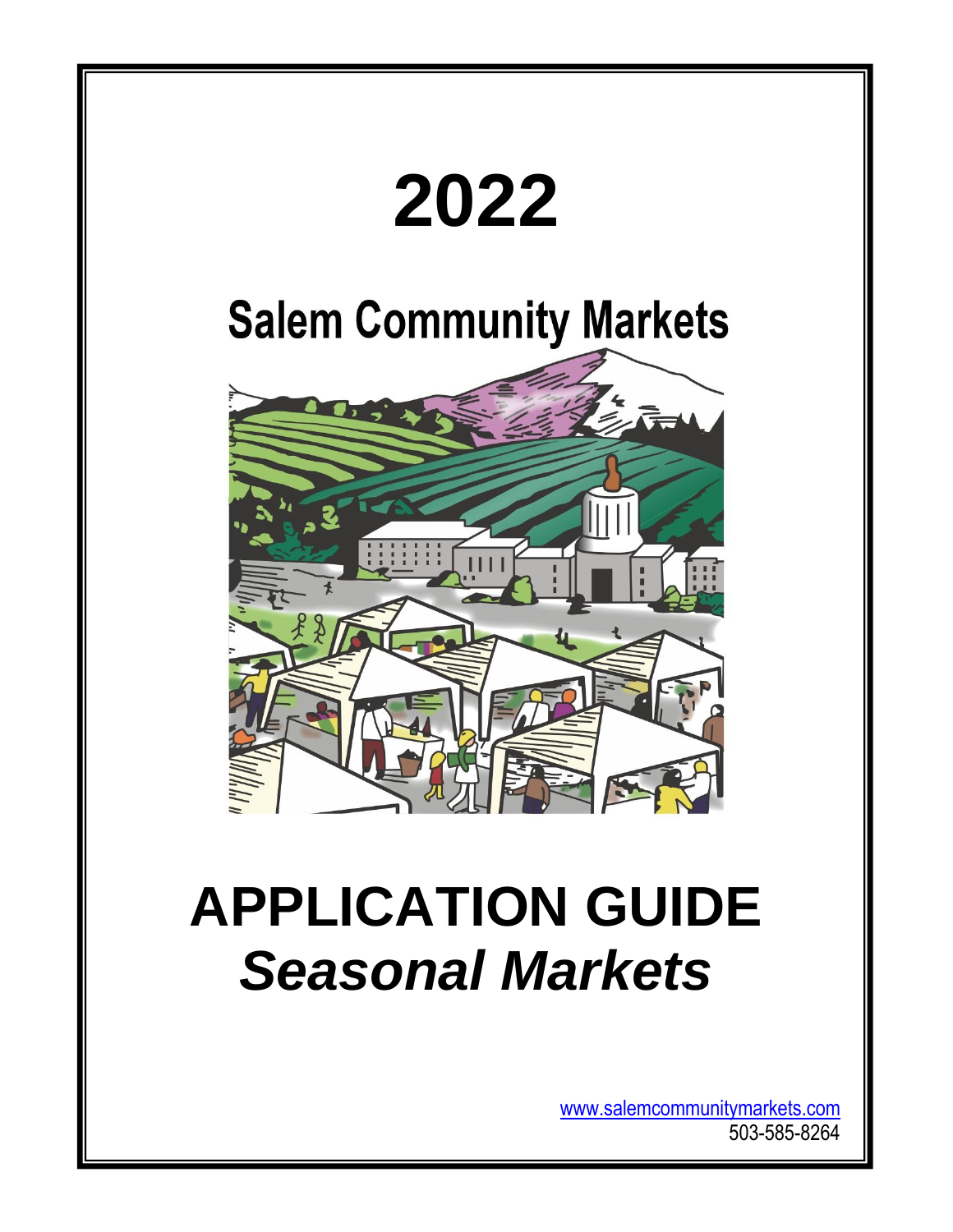# **GENERAL INFORMATION**

This application guide outlines the procedures to apply to one or more Salem Saturday Markets, dba Salem Community Markets (SCM). The term "SCM" is used interchangeable to refer to all markets managed by the Salem Community Markets.

SCM may allow all quality products that are legal at the local, state and federal level. SCM has the right to refuse any product that does not align with SCM values, which are local agriculture and business, excellence, innovation and community that promote a wholesome family friendly environment. SCM reserves the right to refuse membership to any applicant.

SCM reserves the right to modify this application guide to clarify issues or circumstances that may not be addressed directly. The Market does not discriminate on the basis of race, color, religion, sexual orientation, national origin, age or disability.

# **THE MARKETS**

The purpose of all the SCM managed markets is to provide a venue for vendors to share farm fresh produce, meats and cheeses, baked goods, nursery plants, flowers, local food and wines, and artisan crafts. Some market locations limit vendor product participation. All market vendors are juried to assure that only top quality handmade or homegrown products are sold at the market. All markets operate rain or shine, except under extreme circumstances. Please refer to the website for market cancellation procedure. See individual market details (dates, times and locations) below:

# Salem Saturday Market

- Season: March 5 through October 29
- Hours: 9:00 am to 2:00 pm (open to the public)
- Location: Downtown Salem State of Oregon's "Green Lot" at Marion and Summer Streets NE

# Monday Hospital Market

- Season: May 2 through September 26 \*\* CLOSED Memorial Day (May 31), Independence Day (July 4) & Labor Day (Sept 6) \*\*
- Hours: 9:30 am to 1:30 pm (open to the public)
- Location: Salem Hospital Breezeway between Building A & C

# Thursday West Salem Farmers Market

- Season: May 5 through September 15
- Hours: 3:00 pm to 7:00 pm (open to the public)
- Location: West Salem on Edgewater between Gerth & Kingwood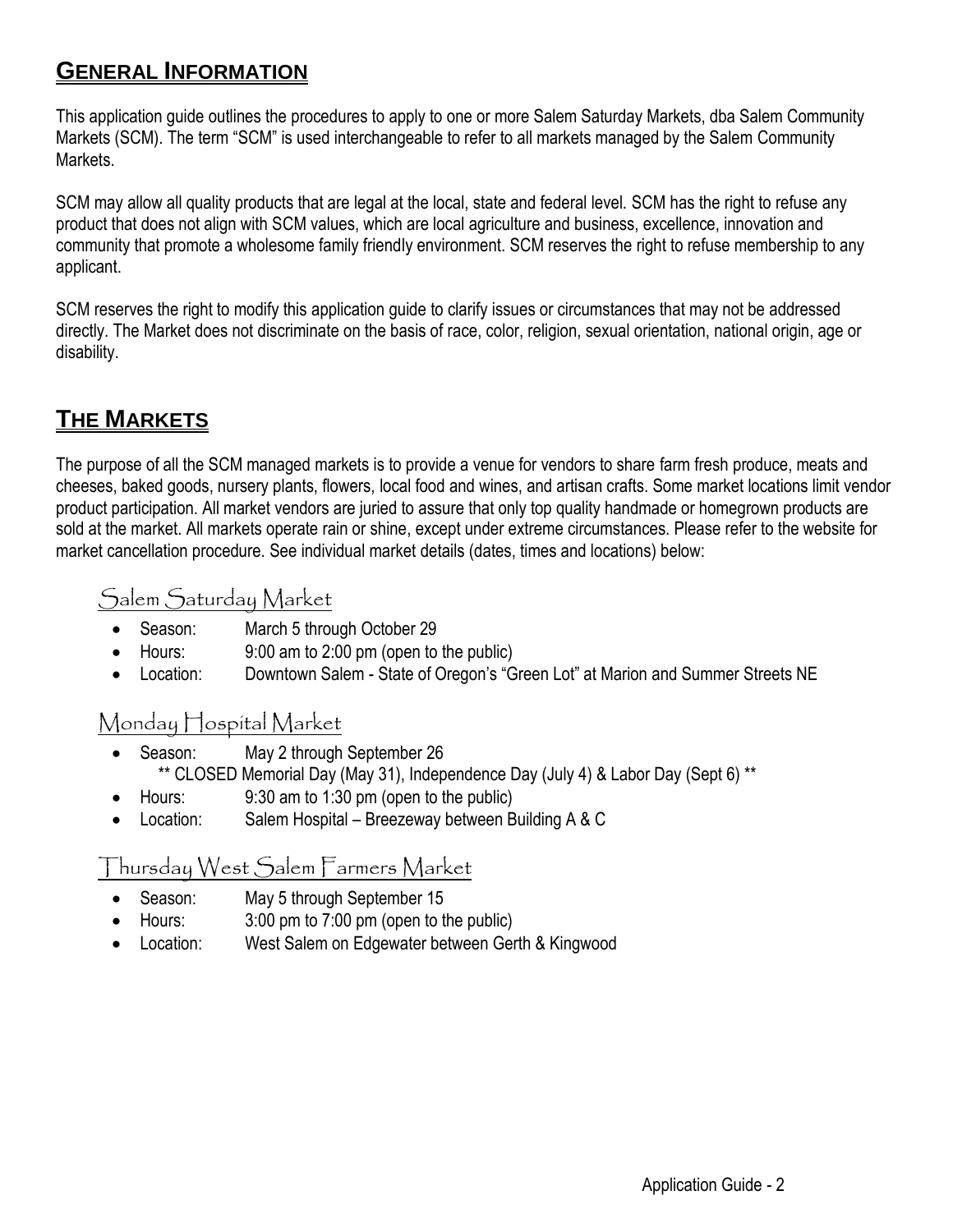# Table of Contents

| 1. The Markets                                                     | $\boldsymbol{2}$                      |
|--------------------------------------------------------------------|---------------------------------------|
| Salem Saturday Market                                              |                                       |
| <b>Monday Hospital Market</b>                                      |                                       |
| <b>Thursday West Salem Farmers Market</b>                          |                                       |
| 2. SSM Membership                                                  | 4                                     |
| 3. Types of Vendors                                                | 4                                     |
| - Reserve Vendor                                                   |                                       |
| - Drop In Vendor                                                   |                                       |
| 4. SSM Fees                                                        | 5                                     |
| - Application Fee                                                  |                                       |
| - Membership Fees                                                  |                                       |
| - Reserved Vendor Fees                                             |                                       |
| - Market Weekly Booth Fees                                         |                                       |
| 5. Applying to the Markets                                         |                                       |
| <b>Application Procedure</b>                                       | $6\phantom{1}6$                       |
| Schedule a Jury Appointment (if needed)                            | $\boldsymbol{6}$                      |
| <b>Reserved Booth Space</b>                                        | $6\phantom{1}6$                       |
| - Ensured Commitment of Reserved Dates                             |                                       |
| - Criteria for Reserved Booth Space                                |                                       |
| <b>Member Points</b>                                               | 7                                     |
| Licensing                                                          | $\overline{7}$                        |
| Insurance                                                          | $\boldsymbol{7}$                      |
| Products                                                           | $\begin{array}{c} 8 \\ 8 \end{array}$ |
| <b>Local Qualification</b>                                         |                                       |
| Products Pre-Packaged or Processed                                 | $\pmb{8}$                             |
| <b>Product Requirements</b>                                        | 8                                     |
| - Marion County Environmental Health License - Food Handlers Cards |                                       |
| - Polk County Environmental Health License - Food Handlers Cards   |                                       |
| - Department of Agriculture Food License                           |                                       |
| <b>Food Vendors</b>                                                | 9                                     |
| - Minimum Requirements for Food Vendors                            |                                       |
| - Food Sampling & Hand Washing Minimum Requirements                |                                       |
| Beer, Wine, Cider & Spirit Vendors                                 | 10                                    |
| Growers                                                            | 11                                    |
| - 100% Rule                                                        |                                       |
| - New Grower Applicants                                            |                                       |
| - Foraging/Wildcrafting/Caught                                     |                                       |
| - Growers who Process Under Farm Direct                            |                                       |
| - Farm Visits                                                      |                                       |
| - Third Party Certifications                                       |                                       |
| <b>Service Vendors</b>                                             | 12                                    |
| Jurying Process and Guidelines                                     | 13                                    |
| - Arts & Crafts                                                    |                                       |
| - Growers & Producers                                              |                                       |
| - Prepared/Processed Foods                                         |                                       |
| 6. Appendix                                                        | 14                                    |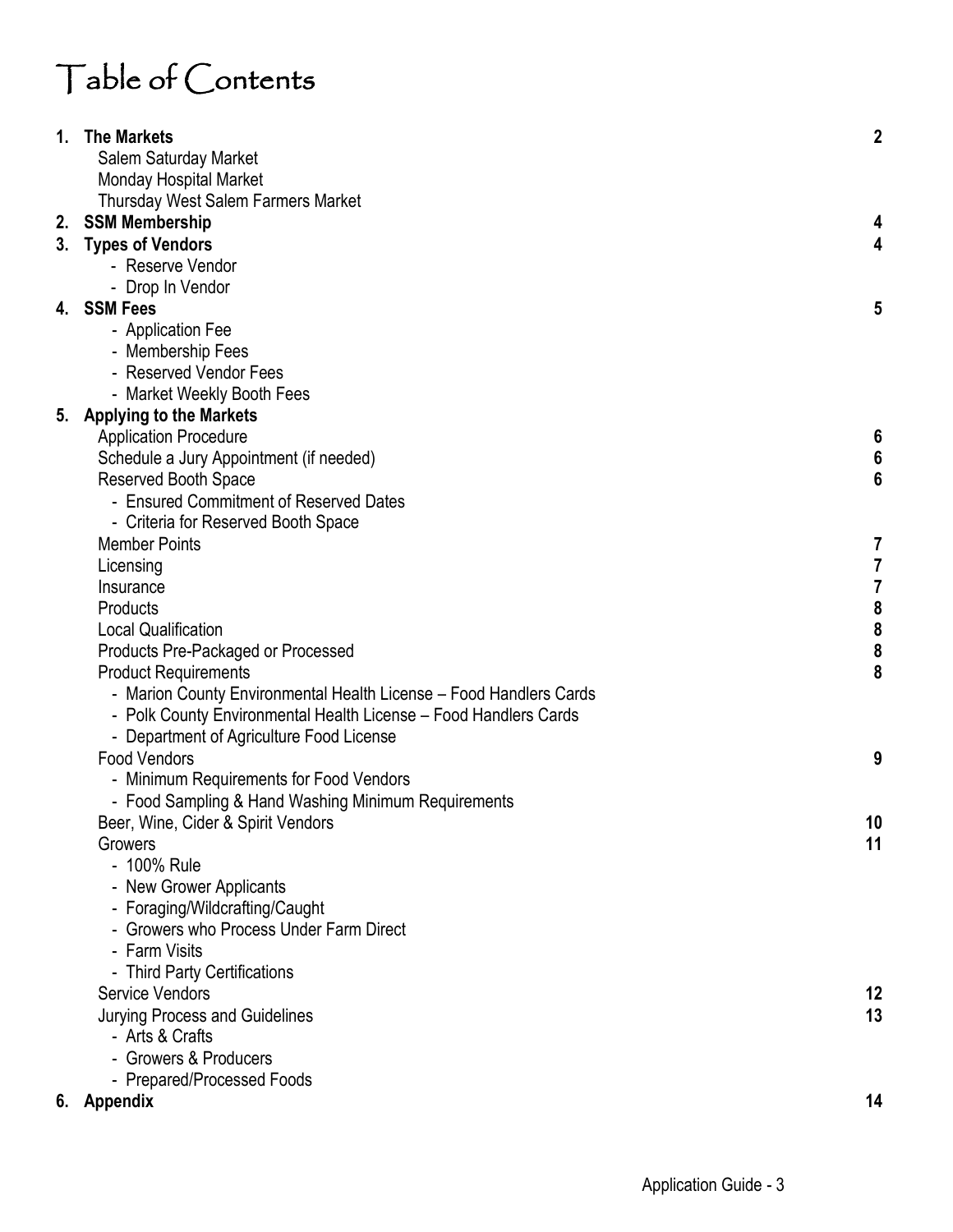# **SSM MEMBERSHIP**

A member may be a sole proprietor, partnership, LLC or corporation. Membership may include family members within the same household, domestic partners, parent(s) and minor child(ren) and people who share a common business name. Nonprofit organizations are not eligible for membership, except as approved by the board. The board will consider non-profit membership on a case-by-case basis for programs that realize a tangible educational opportunity through market membership not attainable through a standard non-profit booth space.

Each vendor membership receives one vote in elections. One individual shall vote for the business and must be an owner, member or officer of the business. It is the intent that all recognized members of the business entity are considered members of the Market, are able to participate in Market activities and must obey the Market rules and guidelines.

The Board of Directors reserves the right to reject membership. Criteria for rejection may be

- A. If the applicant has been previously accepted as a vendor and has three or more documented violations of Market policy in a calendar year.
- B. If the applicant has demonstrated actions that could be construed as detrimental to the reputation, operation or overall wellbeing of the Market.
- C. If the applicant misrepresents themselves or their product to the Market's customers, staff or Board of Directors.

The Board may request information from Market staff and/or membership in applying the above criteria. If the Board chooses denial of membership for any of the above criteria, a written explanation shall be provided to the applicant. The decision of the Board shall be final and binding.

# **MEMBERSHIP CRITERIA**

All product sold by SCM operated markets must be handmade, handcrafted or homegrown and all products are reviewed and approved through a jury process. No commercial or wholesale products are allowed.

#### *New Vendor*

A new vendor is defined as anyone who has never participated in an SCM operated market or a previous vendor who is returning after one (or more years) of absence from an individual market. Applications open on February 1st, continuing through the season.

### *Return Vendor*

Return vendor is defined as a member who vends at a particular SSM market on at least six occasions during the membership year. Applications open on January 1st, continuing through the season.

# **TYPES OF VENDORS**

#### *Reserve Vendor*

Vendors who are interested in attending on a regular basis and want to "reserve" a space, can pay an additional reserve fee and lock into a booth space for the dates they want to attend. The vendor will be guaranteed a booth space, but may not be the same each week, as it is based on availability at the time at which the vendor signs up and completes the process.

### *Drop In Vendor*

Vendors who are unsure of their plans, unable to commit to regular attendance, and willing to be flexible in a booth location, can then participate as a drop-in vendor! Drop-in vendors call the office the working day before the market to see what spaces are available and are assigned one at that time.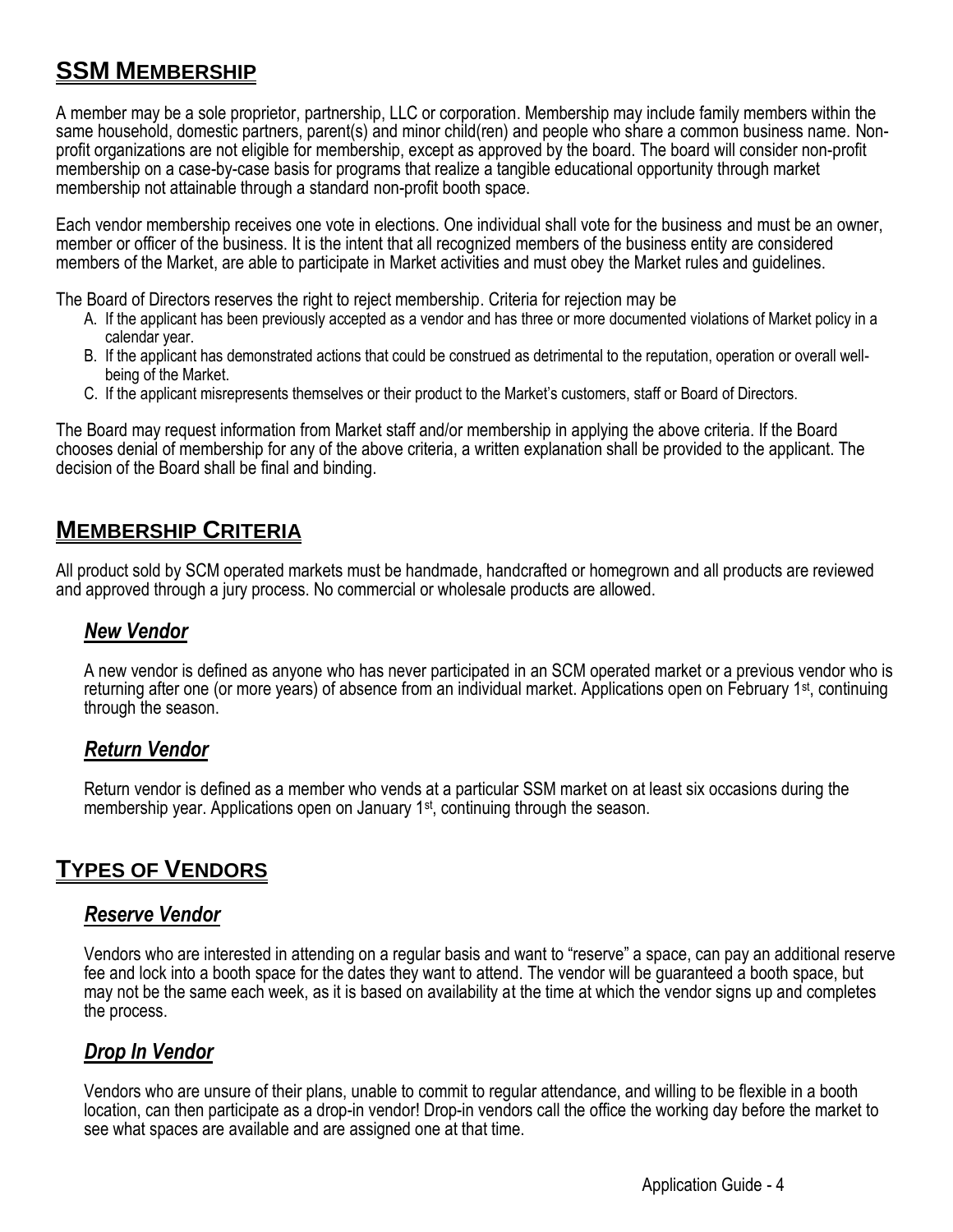# **SCM FEES**

#### *Application Fees*

| <b>Application Fees</b>                                                                    |    |                                                                                                                      |
|--------------------------------------------------------------------------------------------|----|----------------------------------------------------------------------------------------------------------------------|
| Non-refundable Application Fee                                                             | \$ | 15.00 - covers ALL seasonal markets                                                                                  |
| <b>Membership Fees</b>                                                                     |    |                                                                                                                      |
| Membership Fee - Annual (not applicable to HM) $\$                                         |    | 40.00                                                                                                                |
| <b>Reserved Vendor Fee</b> – (Annually per market)<br>Monday (optional) $-1^{st}$ booth    |    | 50.00                                                                                                                |
| Monday (required) - each addt'l booth                                                      |    | 25.00 - reserve required if double                                                                                   |
| Thursday (optional) $-1$ <sup>st</sup> booth<br>Thursday (optional) - each addt'l booth    |    | 20.00<br>10.00                                                                                                       |
|                                                                                            |    |                                                                                                                      |
| Saturday <i>(optional)</i> – 1 <sup>st</sup> booth                                         |    | \$ 60.00 - food court reserve required<br>\$ 45.00 - food court reserve required if double                           |
| Saturday (optional) - each addt'l booth                                                    |    |                                                                                                                      |
| if available. Monday and Thursday vendors selling only produce can reserve up to 2 spaces. |    | Note: Saturday Market vendors selling produce can reserve up to six spaces and any other vendor can reserve up to 2, |
| <b>Market Weekly Booth Fees</b>                                                            |    |                                                                                                                      |
| Monday Market (10' x 10' booth)                                                            | S. | 25.00                                                                                                                |

|  | Thursday Market (10' x 10' booth) |                                                                                            | $$20.00**$ |  |
|--|-----------------------------------|--------------------------------------------------------------------------------------------|------------|--|
|  |                                   | **Discounted booth fees extended to 2022 thanks to the generosity of sponsorship donations |            |  |

Saturday Market (10' x 14' booth)  $$ 40.00$ 

#### *Discount Option for Reserved Vendors*

Vendors can receive discount by paying booth fee in advance for ALL market dates scheduled to attend. A minimum of 6 market dates must be reserved. No refund will be given for unused prepaid booth fees with exceptions considered on a case by case basis. Discount is NOT available for Monday Hospital OR Thursday West Salem Farmers Market due to lower weekly booth fees.

#### PREPAY DISCOUNT

10% OFF when reserving 6-10 market dates 15% OFF when reserving 11-20 market dates 20% OFF when reserving 20+ market dates

PREPAY allowed in 2 blocks Early season (March – June) Late season (July – October)

# **OTHER FEES**

A \$25.00 returned check charge, in addition to the amount of the check, is levied on all checks returned unpaid. If more than two returned checks have been received from any member/vendor, only cash will be accepted from that party for the remainder of the year. Vendor's selling rights will be suspended until the NSF check and the returned check fee charges are paid.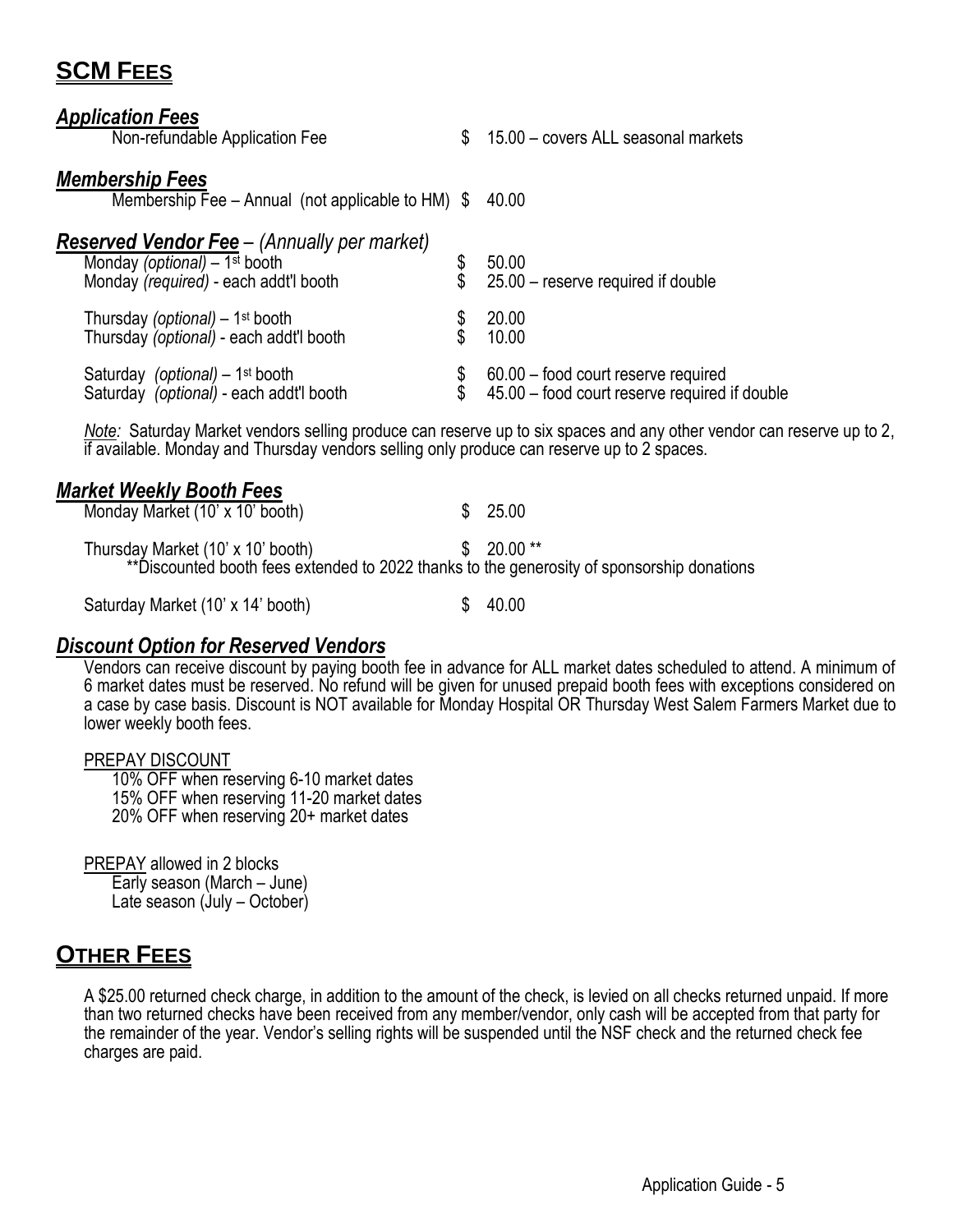# **APPLYING FOR THE MARKETS**

# *Application Procedure*

Applications must be submitted through [www.managemymarket.com.](http://www.managemymarket.com/) Applicants will receive an invoice within 5-7 business days via email for a \$15.00 processing fee that covers all seasonal market that are applied for.

In order to best serve the membership, SCM requests that the application information be as detailed as possible – specifically the product detail. Applications will remain PENDING if ManageMyMarket.com vendor profile is not complete. If you do not have access to the internet, you may contact the SCM Office to arrange a time to use a market computer. Help will be provided for those unfamiliar with the Internet and managemymarket.com.

#### *Jury Process (New vendors & Return vendors with new product)*

Jurying must be completed before becoming an approved vendor.

- After submitting the application and paying for the application fee, a jury process is required. Please review page 13 to determine which committee process is required for your products and what the next step is in the process. After carefully reviewing the Jury Process and Guidelines (page 13), you may call the SCM office for additional assistance.
- Products only need to be juried one time to qualify for sales in all SCM managed markets and continue to be approved for subsequent years, unless products do not conform to any new guidelines that may be established.
- If a vendor is returning after one (or more year) of absence, products must be re-juried.
- If a current or returning vendor wants to sell products that are different in "materials, means of construction, form or function" than was previously approved, those products must be juried and approved to sell. The Market will contact you if they need additional information to jury your products.

### *Reserved Booth Space*

#### *Ensured Commitment of Reserved Booth Space*

Ensured commitment of reserved dates must be 80%. When applying to a market, you are committing to specific dates. Of those dates, you are ensuring that you will attend 80% of total dates reserved. You may attend on a date you didn't reserve and it will count toward your 80%. However, your reserved spot will not be guaranteed for dates you did not reserve when applying.

- If you fail to meet your 80% commitment, the privilege of reserving a spot will be suspended the following season.
- You may change the dates you are able to attend throughout the season. This must be done by email or written notice to the Executive Director at least 14 days in advance to guarantee market placement. However, your reserved spot will not be guaranteed, as another vendor may have already reserved.
- **1st NO-Call - NO-Show, or 3 Unexcused Absences, the vendor may forfeit reserved space for remainder of the season.** You may still vend at the market, but your space is no longer a reserved location for you and you must call in weekly to obtain a booth space for the remainder of the season.
- Market Manager or Executive Director has discretion in booth placement in case of inclement weather or low attendance markets (less than 50%) to consolidate market footprint.

### *Criteria for Reserved Booth Space*

- Booth assignments for returning vendors will be based on (1) space request, (2) points and (3) date of payment. When submitting application, returning vendors request and have priority (based on points) for reserved spaces up until February 1<sup>st</sup>. Thereafter, spaces will be assigned on a first come/first serve basis.
- Preference will be given to assigned booth space based on 1) number of weeks requested for the year, and 2) accumulated points.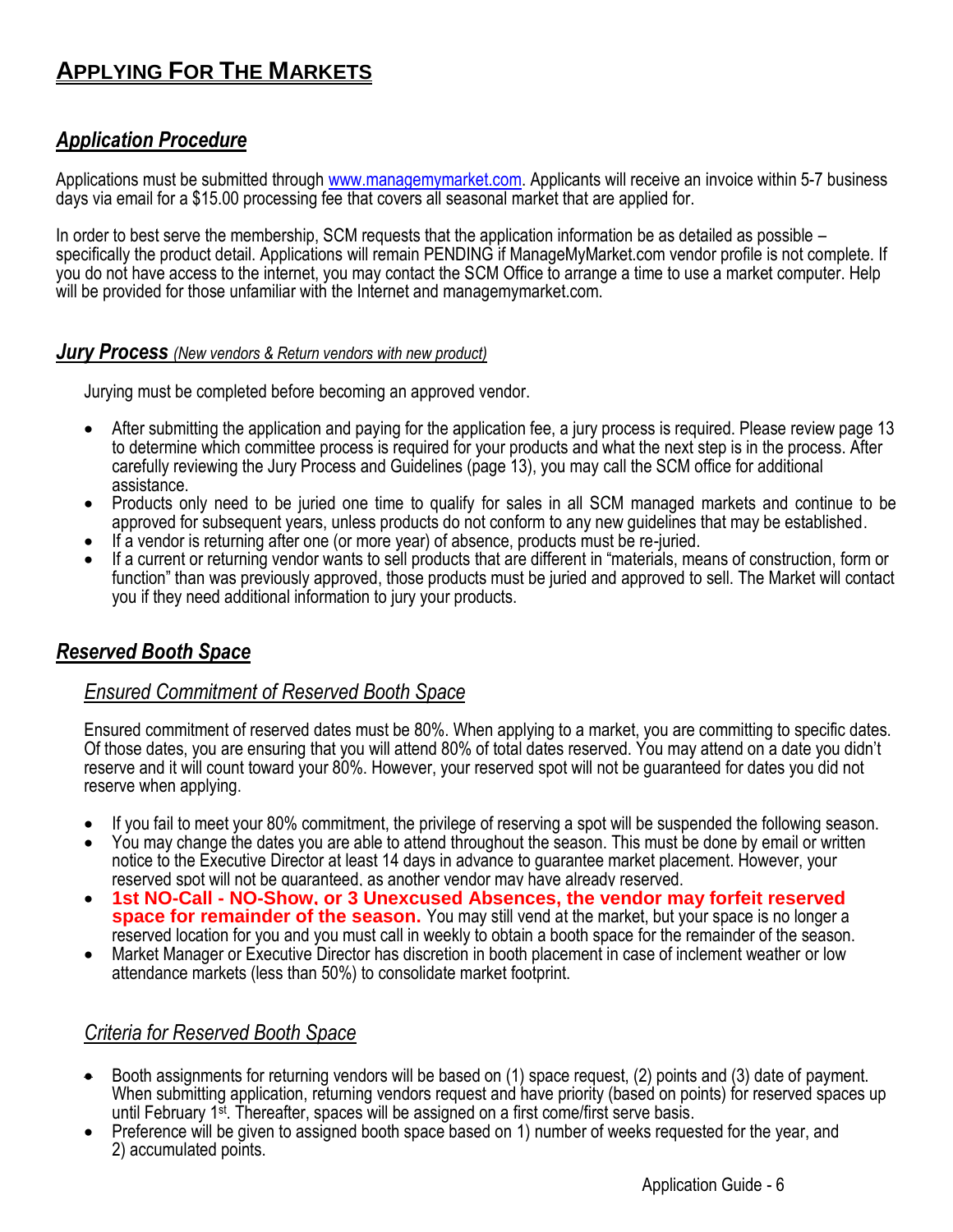- A member must reserve a minimum of 6 dates to secure a reserved booth space. The member must also attend a minimum of 6 dates to retain the ability to reserve the following season.
- For new vendors who are requesting reserved booth space, they will receive an assigned space based on (1) date of payment, (2) product and (3) space availability.
- Certain seasonal products, such as berries, and longer reserved times may be given preference of assigned space.
- Berry product vendors are expected to provide estimated start and finish dates, however, the Market is aware weather and growing periods may alter actual start and finish dates. Reserved dates for berry vendors will be adjusted accordingly and 80% commitment days will not be required for the start and finish of estimated dates, but will be enforced during the berry season.
- If a vendor wishes to change reserved booth spaces, they must make a written request to the Executive Director stating the reason(s). Only spaces unreserved as of the date of the written request is received will be available.
- Onsite prepared food vendors will be limited to reserving space as designated by the Market at the beginning of each season and as it pertains to Salem Fire Department fire codes.

The Executive Director reserves the right to assign vendors to spaces based on federal, state and county codes, safety requirements or precautions regardless of points acquired.

## *Member Points*

Point totals are used to determine standing with regard to obtaining a reserved space. Vendor points will be a factor used to determine priority, breaking a tie regarding other vendor requests. Specific information regarding member points is in the vendor handbook on page 11. *Exception:* Thursday West Salem Farmers Market participation will not accumulate points.

#### *Licensing (Additional Resources are listed in Appendix)*

**ALL VENDORS MUST PROVIDE** required documents and licenses. They can be uploaded to the Licensing Tab of your ManageMyMarket profile or emailed to our office BEFORE your application will be approved. Licenses, permits and insurance documents are required for certified kitchens, nursery sales, pre-packaged/processed food, preparing food on site, weight scales, CBD testing and foraging/wildcrafting.

*Exception*: Temporary Restaurant licenses. These can be uploaded upon approval.

#### *Insurance (Additional Resources are listed in Appendix)*

**ALL VENDORS ARE REQUIRED TO MAINTAIN** and upload liability insurance certificate showing effective and expiration dates, have at least a 1 million dollar liability limit and naming the Salem Saturday Market as additional insured to the Licensing Tab of the ManageMyMarket vendor profile.

*Exception*: Insurance coverage is not required for the indoor Holiday Market.

#### *Products*

The intent of the selling policy is to enable the customer to buy something from the person who made it (or a person employed by the member), who is trained and knowledgeable about the product sold by the member. The main requirement is as follows:

> "Members may sell only their own handcrafted or home-grown products. They may not sell products belonging to anyone else, except in situations of a shared booth"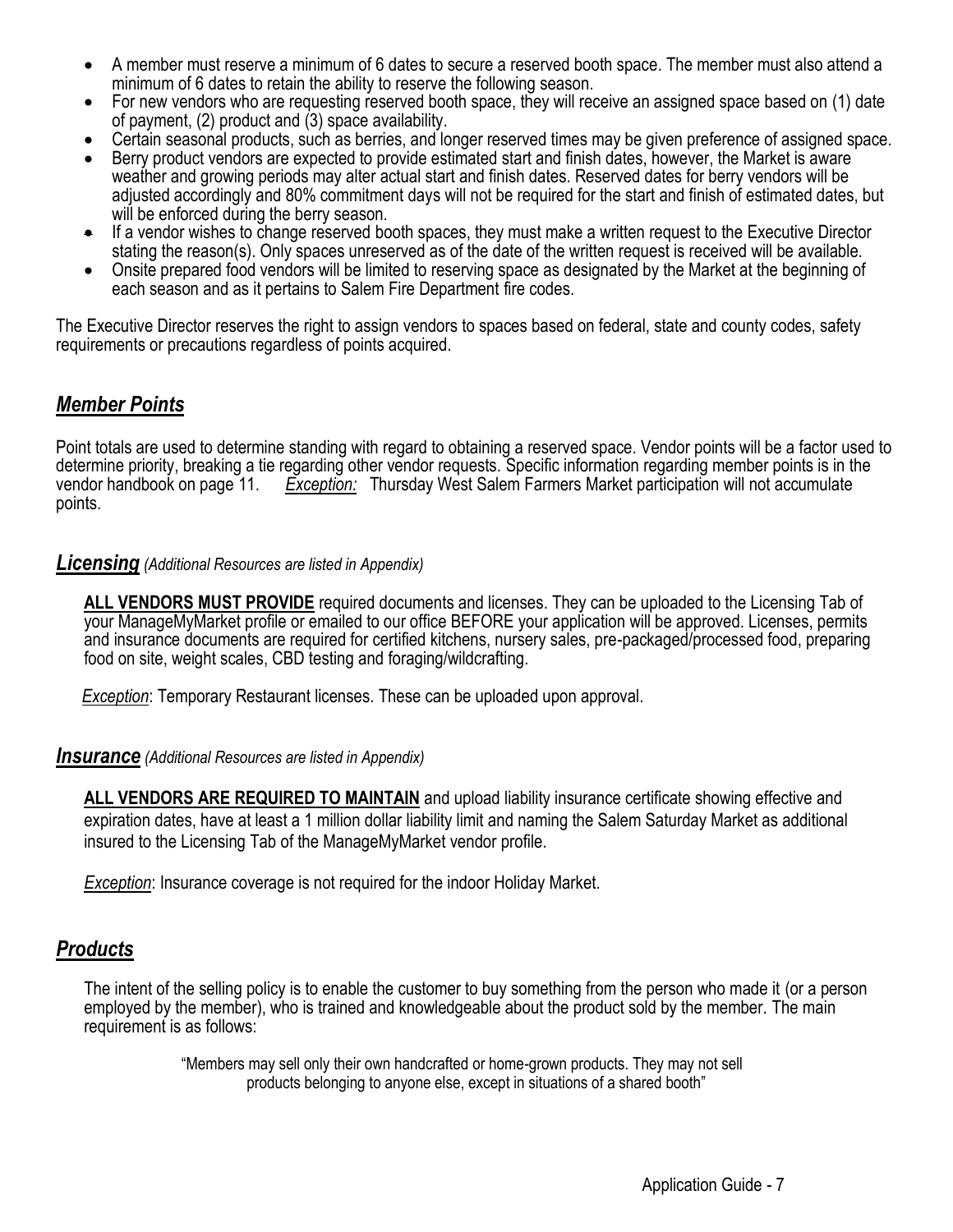All products the vendor is requesting to sell at the Market MUST be listed in the Products Tab of your ManageMyMarket profile and MUST be approved prior to selling at the Market.

\*\* EXAMPLE - Produce \*\*

If you are selling 4 varieties of apples, you must list the 4 different varieties in the product description, along with the season they are available.

\*\* EXAMPLE – Arts & Crafts \*\*

If you are selling textiles, you must list them in the appropriate product category (i.e. clothing, children's clothing, kitchen accessories, etc)

# *Local Qualification*

Product preference will be given to local vendors. Local is defined as the following counties: Marion, Polk, Yamhill, Clackamas, Wasco, Jefferson, Linn and Benton. *Exception*: Local qualifications do not apply to Holiday Market.

## *Products Pre-Packaged or Processed*

Products are not allowed if the member is **not** involved with the production, design or finishing of the product. All items MUST be handmade, grown, cooked or crafted by the member. *Exception*: *The product developed by the vendor who provides the ingredients and has content control over packaging/bottling. Examples would be BBQ sauces, rubs, pickles, jams, jellies, dressing, etc.*

#### **All vendors who have products co-packed must provide one or more of the following to SSM from the Co-Packer:**

- Production Invoices
- Certificate of Insurance identifying vendor as additional insured
- Letter of Agreement/Contract
- Pictures of Participation

#### *Product Requirements (Additional Resources are listed in Appendix)*

- If applicable, upload Organic Certificate to the Licensing Tab of the ManageMyMarket vendor profile all products sold as "organic" must be in compliance with all federal certification requirements.
- Most questions can be directed to the **Farm Direct Bill** "Pickle Bill**"** and **Farmers' Market Guidelines** available from the Oregon Department of Agriculture. **More information is available at:** <http://www.oregon.gov/oda/programs/FoodSafety.com>

### *Appropriate County Environmental Health License - Food Handlers Cards*

Salem Community Markets is not licensed by the Marion or any other County Environmental Health Department for any coverage on food service providers. Individual vendors who serve/sell food must be licensed according to the County Environmental Health Department regulations they will be serving in. Specific licensing information can be obtained from **Marion and/or Polk County Environmental Health Department at (503) 588-5346 or Polk County Environmental Health Department at (503) 623-9237.**

> Temporary Restaurant licenses must be uploaded following approval at the first Market the member vends.

Any vendor handling food, either preparing it onsite or offering samples of food products, including produce, must have a hand washing station in their booth and a Food Handlers Card. These cards may be obtained online by going to [http://www.oregon.gov/oda/programs/FoodSafety.com.](http://www.oregon.gov/oda/programs/FoodSafety.com) You must have a copy of your card available for inspection in your booth during Market hours.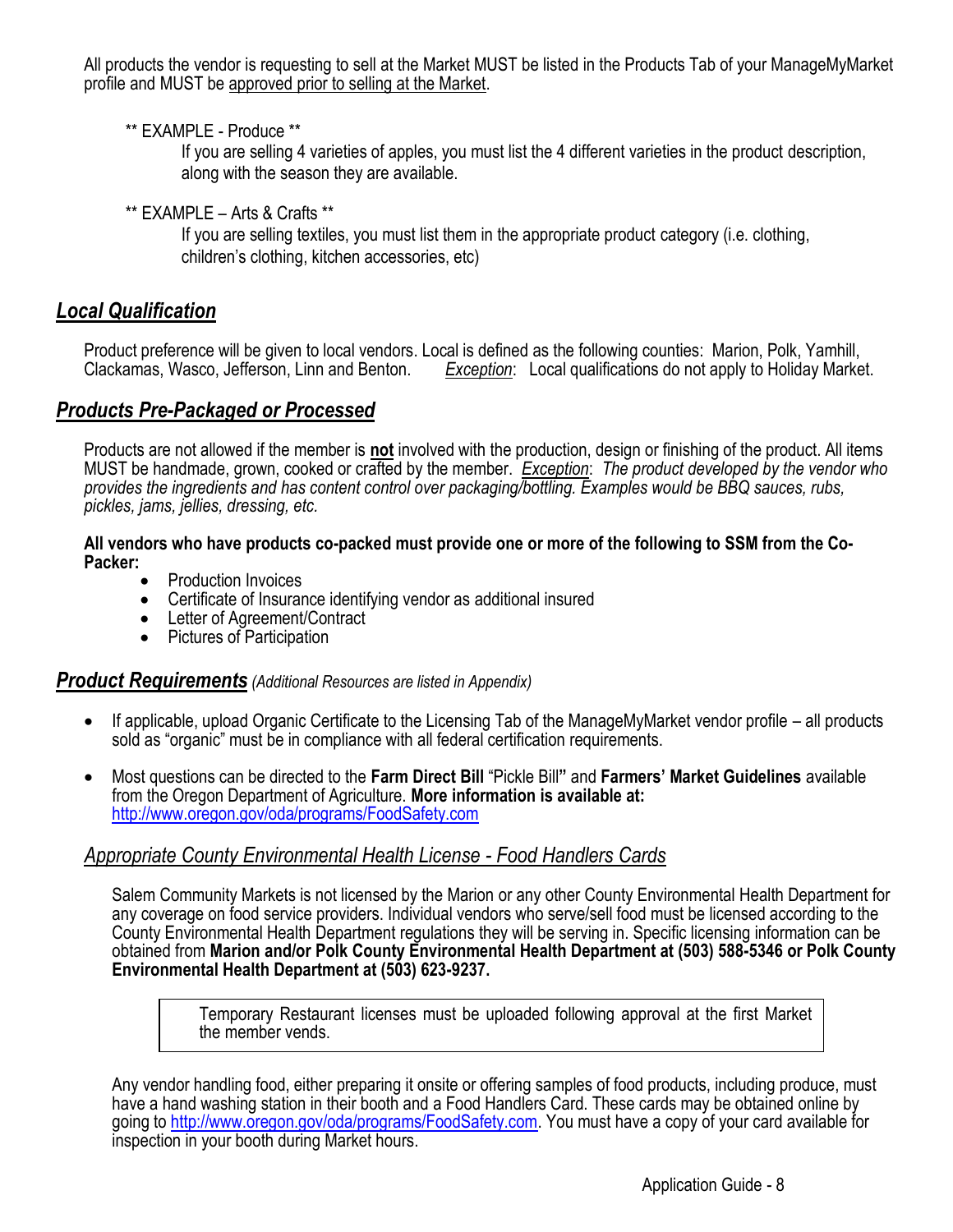## *Department of Agriculture Food License*

Any vendor selling prepared food, packaged food, meats, eggs, fish, cheese and any other food except raw produce must upload a copy of their Oregon Department of Agriculture food license(s) to the Licensing Tab of your ManageMyMarket profile. All applicable vendors must also have a copy of their Department of Agriculture license conspicuously displayed in the booth at all times during the Market hours.

Processed products are subject to regulations and licensing by the Food Safety Division of the Oregon Department of Agriculture. Jams, jellies, preserves, honey, bottles sauces, vinegars, etc. must be processed in a licensed facility and meet the same labeling and processing requirement as those sold in retail stores. **See "Food Processors Handbook",** published by the Oregon Department of Agriculture. (503) 986-4720. *Exception*: Any product that falls under the Farm Direct Bill. **More information is available at:** [http://www.oregonfarmersmarkets.org/market](http://www.oregonfarmersmarkets.org/market-operations/food-safety/)[operations/food-safety/](http://www.oregonfarmersmarkets.org/market-operations/food-safety/)

Scales used in direct buying or selling commodities or services by weight must be licensed annually with the Oregon Department of Agriculture.

Sellers of nursery products (plants, bulbs or seeds) must be licensed. This includes sellers of trees and Christmas trees. The license is valid for one year, running from July 1 through June 30 of each year. For further information contact **Oregon Department of Agriculture, Plant Division, 635 Capitol St NE, Salem, OR 97301-2532. (503) 986-4644.** Additional information can be obtained from ODA-Plant Division. <http://www.oregon.gov/ODA/PLANT/Pages/index.aspx>

### *Food Vendors*

The intent of the Salem Community Markets is to provide a varied and healthful eating experience at the markets. Food booths will be juried on the extent to which the products to be sold would be handmade, and of superior quality and presentation.

Prepackaged food products, including but not limited to meat and fish must either be made from product grown, raised or caught by the vendor or produced by the vendor in a licensed kitchen.

Current vendors who would like to add a new menu item must request in writing to Executive Director to ensure variety at each market.

Food Carts and Trailers may be eligible for acceptance on a case by case basis. Mobile carts eligible in the following categories only: Class III and Class IV. Mobile units (carts & trailers) must have all required licensing from the Marion and/or Polk County Health Department at the following address: [www.co.marion.or.us/HLT/PH/EHS?insp/mobile.htm.](http://www.co.marion.or.us/HLT/PH/EHS?insp/mobile.htm) **The SSM Board of Directors must review and approve all "mobile" units.** See Trailer Policy for rules and guidelines.

#### *Minimum Requirements for Food Vendors*

- All food items must be prepared in accordance with applicable local, state and federal regulations.
- All prepackaged items must be labeled in accordance with these regulations.
- All food handlers must be appropriately trained and possess a current Oregon Food Handlers Card available to Market Management for inspection at the booth.
- All processed and baked products must be prepared under Cottage Law or in an appropriately licensed kitchen.
- Failure to comply with health department regulations may result in immediate booth closure.
- All food must be grown, baked or prepared by the vendor; commercially prepared and purchased foods such as corn dogs, pot stickers, etc. cannot be sold. Prepackaged items such as potato chips or commercially bottled beverages may accompany prepared food by the vendor in a "meal".
- Food vendors must provide their own potable water and covered waste water disposal.
- Food vendors using heating devices must provide an appropriate fire extinguisher, must have fire retardant canopies and provide proof of use of such fire retardant.
- NOTHING, including clean water, beverages and/or ice, is to be dumped down the storm drains, in the port-apotties or in the landscaping.
- Prepackaged food purchased by the vendor and then repackaged in their facility is not eligible (i.e. muffins, baked goods, food items purchased in bulk, etc.)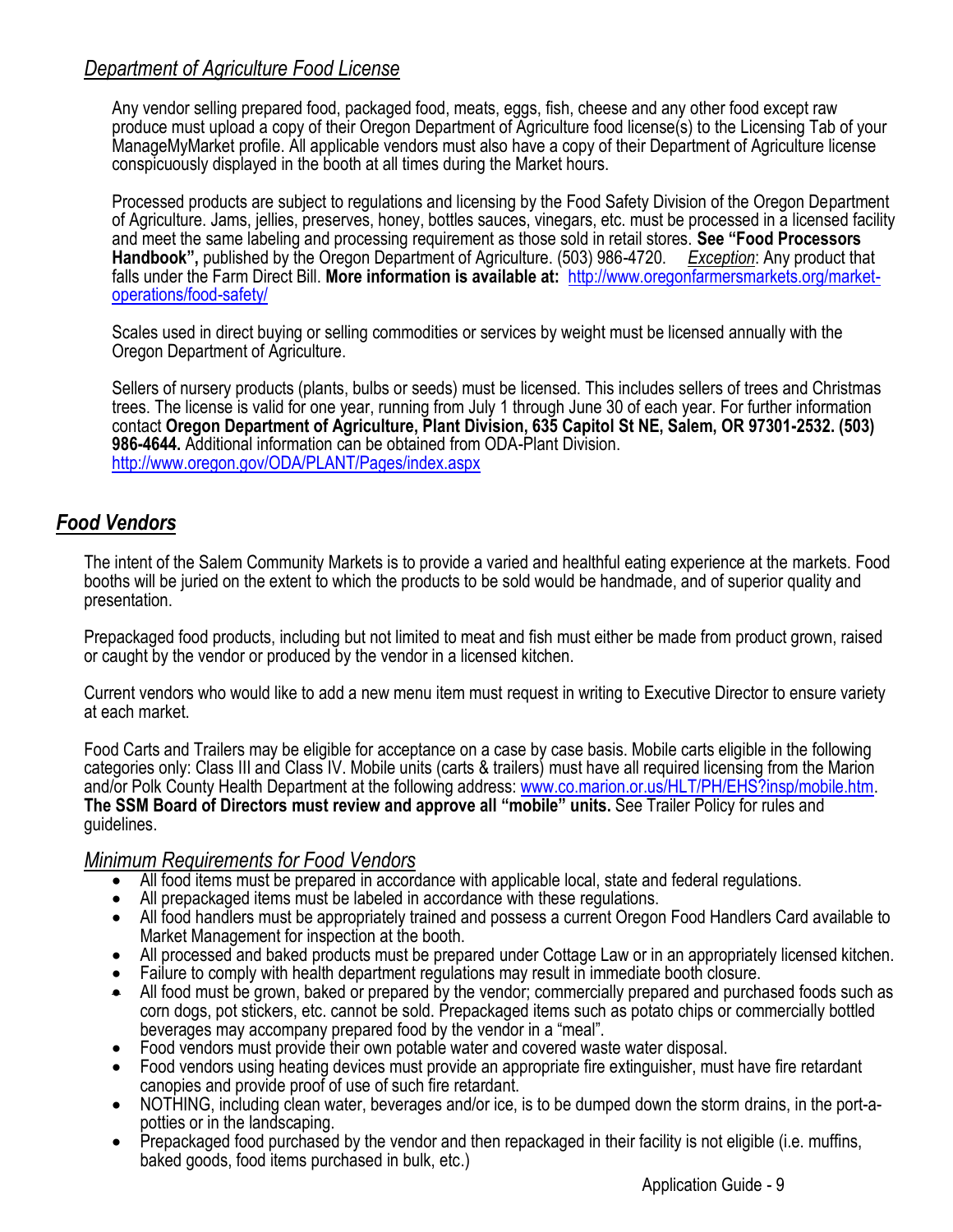#### *Food Sampling (Reference Appendix for Food Safety)*

Food vendors and any vendor offering food samples (to include produce, sampling of jams, jellies, pickles, dips, salsa, etc.) must have the following:

- Portable hand washing facility at their booth.
- Copy of Food Handlers Card available in their booth for all employees present.

#### *Hand Washing Minimum Requirements*

- Container of water that contains an adequate supply of clean water which flows freely from a tap or spigot without being held so that both hands can be washed at once.
- Catch basin MUST be setup to catch waste water.
- Hand washing facility must contain soap and single service towels
- Waste water MUST be transported off site, cannot be dumped at the market site(s).
- Hands must be washed upon return to your booth after leaving it for any reason.
- Hand sanitizers and moist towelettes may be used but are not permitted as a substitute for these requirements.

Department of Agriculture guidelines for "Food Safety for Farmers Markets" is available at the following website: [http://www.oregon.gov/ODS/FSD/docs/pdf/fm\\_info\\_2012.pdf](http://www.oregon.gov/ODS/FSD/docs/pdf/fm_info_2012.pdf)

#### *Beer, Wine, Cider & Spirit Vendors*

Any vendor selling beer, wine, cider, spirits and seltzer will have produced the beer, wine, cider or spirits at their own facility and/or grown the fruit and overseen the production of the beer, wine or spirits being sold in their booth.

Each beer, wine, cider or spirits vendor MUST upload a copy of their OLCC license, Department of Agriculture license and their liability insurance policy face page showing effective and expiration dates and at least a one million dollars in coverage naming Salem Saturday Market as additional insured to the Licensing Tab of your ManageMyMarket profile. A beer, wine, cider or spirits vendor will also provide sign for their booth citing OAR 125-6-321 (No Alcoholic Beverages permitted opened on State premises). Lettering should be large and easy to read from a distance.

On-site tasting will be permitted and limited to .5 oz per taste. **NO RETAIL SALES of samples**. All tasting must be within 2 feet of the front section of the booth and cannot be taken away from booth to consume. All sampling cups must be disposed in the vendor's trash receptacle. The Market reserves the right to terminate membership privileges of any and/or all breweries, wineries or distilleries if open containers are found away from the tasting booth on the Market site.

### *CBD Vendors*

Any vendor selling CBD products is required to comply with the OAR rules and regulations to include proper testing, paperwork, and labeling (batch #, CBD & THC levels). CBD vendors would follow the jury process as listed under packaged/processed products.

### *Growers*

Please contact the appropriate state and local agencies, to insure that you meet all legal requirements. All Licensing requirements MUST be uploaded to the Licensing Tab of your ManageMyMarket profile. **See Product Requirements**

#### *100% Rule*

All products sold must be grown/produced on farms that are located in Oregon. All products must be grown or raised by the vendor upon land that she/he controls through ownership, lease, rental, or other legal agreement. **Exception: See Product Foraging/Wildcrafting/Caught.** 

#### *New Grower Applicants*

All new grower applications will be juried by the Growers Advisory Team (GAT). New applicants are encouraged to send in photos or video of their farm. A farm visit may be required. **See Product Requirements**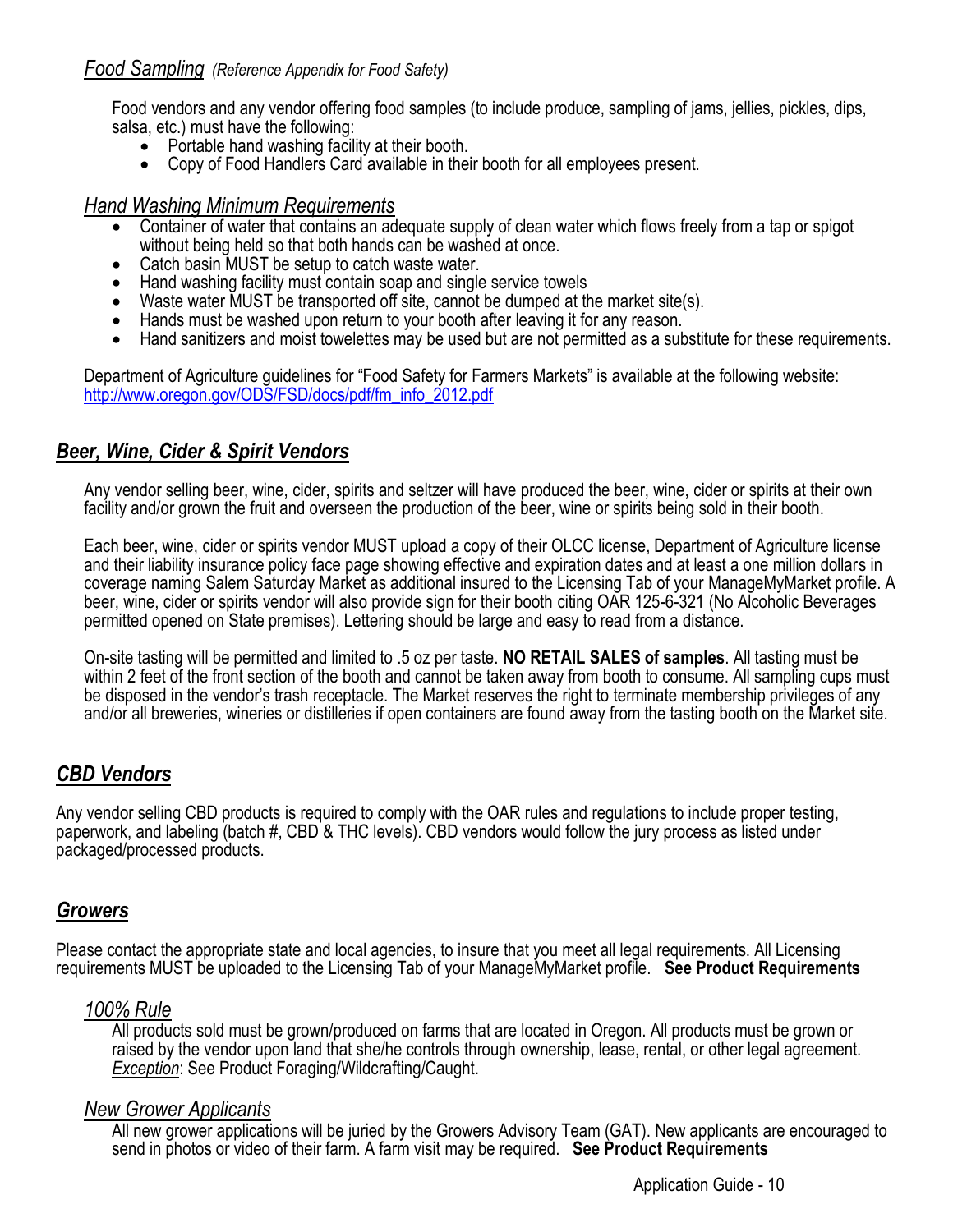# *Foraging/Wildcrafting/Caught*

Items in this section are highly regulated. Public lands foraging or wild crafting in Oregon is allowed under permit for commercial use. Selling at the Market is commercial use.

Vendors may sell foraged items or products made from foraged items, including fish, huckleberries, Beargrass, Ferns, Salal, mushrooms and other fungi, kelp and shellfish. They must provide copy of:

- a. Current written permission from land owner, or
- b. Current commercial foraging permit from the appropriate local, state or federal agency. Other licensing requirements from the Oregon Fish and Wildlife, Oregon Department of Agriculture and Oregon Health Department requirements may also apply. Special forest products commercial use summary - **Appendix document** <http://www.fs.usd.gov/detil/giffordpinchot/passes-permits/forestproducts/?cid=stelprodb5167185>
- c. Vendors are prohibited from bringing or selling the following products until adequate information is supplied
	- Huckleberries, Beargrass/Ferns/Salal

**Fish** caught in Oregon water regulated through the Oregon Department of Fish and Wildlife. There are several license requirements: Commercial fishing license, wholesale fish dealer license, retail business license and fish buyer license. Call 503-947-6183 for detailed information on what is required to catch fish and operate a mobile fish business. **See Resources in Appendix for Oregon Department of Fish and Wildlife, Oregon Department of Agriculture, Columbia River Inter-Tribal Fish Commission and The Confederated Tribes of Warm Springs.**

**Mushrooms and Fungi** of all types require a separate application identifying the vendor's sources and training in mushroom collection and identification. A form will be mailed to those vendors. The completed form must be uploaded to the Documents Tab of your ManageMyMarket vendor profile prior to selling at the market.

- All mushrooms and fungi must be accurately signed with both the Latin and common name and be collected from within the designated local counties. Signage at the market must accurately identify all mushrooms and whether the products are foraged or cultivated. Include labeling: "Wild Mushrooms NOT an Inspected Product". Prominently display mushroom safety information.
- Vendors must comply with provisions of the Oregon Food Sanitation Rules on Wild Mushrooms [http://www.oregon.gov/ODA/FSD/docs/pdf/pub\\_fc\\_FactSheet8WildMushrooms.pdf](http://www.oregon.gov/ODA/FSD/docs/pdf/pub_fc_FactSheet8WildMushrooms.pdf)
- SCM requires vendors to give purchaser of wild mushrooms a complete ODS Wild Mushroom Buyer Verification form. [http://www.oregon.gov/ODA/FSD/docs/pdf/pub\\_fc\\_Mushroom%20buyer%certificate.pdf](http://www.oregon.gov/ODA/FSD/docs/pdf/pub_fc_Mushroom%20buyer%certificate.pdf)

**Nursery Products:** Herbaceous and woody plants must be grown by the vendor from seed or vegetative material (cuttings, divisions, etc.).

- Vendors selling nursery products must include a complete list of all the plants they intend to sell at the Market on the Products Tab of their ManageMyMarket vendor profile.
- Any plant not started by vendor must be grown by the vendor for at least 2 months prior to sale at the market.
- Vendors who are selling plants they did not start must provide a list of the plants and date of purchase.

**Cut Flowers:** Vendors selling cut flowers must include a complete list of all cut flowers they intend to sell at the Market on the Products Tab of their ManageMyMarket vendor profile.

- Vendors are also asked to provide the location where cut flowers are grown.
- Cut flowers must be of high quality, with reasonable vase life.

**Produce:** Vendors selling produce must include a complete list of all produce they intend to sell at the Market on the Products Tab of their ManageMyMarket vendor profile.

Vendors are also asked to provide the location where produce is grown.

**Berries & Other Fruit:** Vendors selling berries/fruit must include a complete list of all varieties they intend to sell at the Market on the Products Tab of their ManageMyMarket vendor profile.

Vendors are also asked to provide the location where berries are grown.

**Eggs** may be sold at the Market without a license but by the farm that produces the eggs.

- $\bullet$  Unlicensed eggs must be labeled with "This Product is not prepared in an Inspected Food Establishment" and "Not for Resale", in addition to other required labeling.
- Eggs must be in clean container showing vendor name.
- Egg vendors are encouraged to include a tracking date on the container.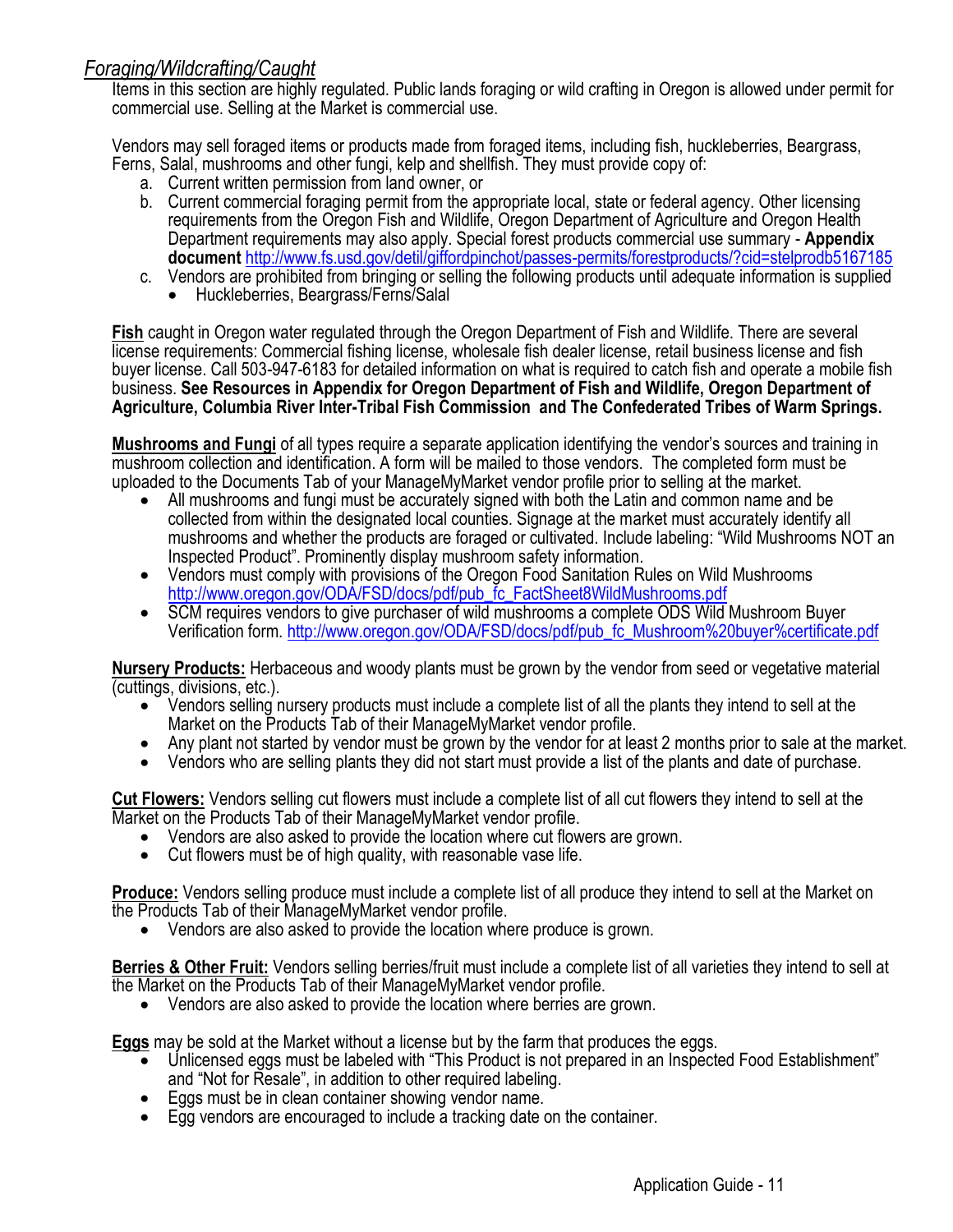**Honey** with no additional ingredients can be sold directly to consumers without a processing license.

- Honey from producers of more than 20 hives must be labeled with "This Product is not prepared in an Inspected Food Establishment" and "Not for Resale".
- An apiary registration is required of honey growers who manage five or more hives.

#### *Growers Who Process Their Food Under Farm Direct Bill*

Processed foods made primarily from products grown or raised by the vendor. A processed item is one that is transformed from its natural state. Examples of processed foods include jam/jellies, dried fruit, pickles, and salsa.

- Must be made in a licensed kitchen, except where otherwise permitted under the Farm Direct Bill.
- Vendors planning to use kitchens licensed under ODA by other licensees should contact ODA for legal details.

#### *Farm Visits*

SCM reserves the right to conduct farm site visits to assure the accuracy of vendor applications submitted and/or vendor product claims. Visits may be scheduled for one or more of the following reasons:

- New vendor.
- Returning vendors that are adding new products.
- Product violation found during "on the spot" booth check.
- Product challenge/complaint has been filed against a vendor.
- Predatory pricing.
- SSM staff have concern about the accuracy of a vendor's product claims.

SSM Board of Directors (BOD), staff, or its designee, will schedule inspections within 7 days. The results of the inspection will be reviewed by the BOD. The BOD will determine appropriate action to recommend. Upon completion, the appropriate documents will be placed in the vendor's file. Vendors who do not agree with the recommendations may file an appeal with the BOD.

#### *Third Party Certifications – Growing Practices:*

All growers that have third party certification and or licenses are required to have them posted in their booth.

- All products sold as "organic" must be in compliance with all federal certification requirements.
- All vendors must honestly represent their growing methods and products (i.e. conventional, sustainable farming practices, hormone free, no synthetic pesticides, fungicides or herbicides, only use products approved for organic production)

### *Service Vendors*

Vendors applying and approved as a Service vendor MUST provide an onsite service (knife sharpening, massage, etc.) at the market. Simply providing information and/or setting up appointments will not be allowed. Service vendors such as massage therapists, are responsible for complying with all Oregon and Marion and Polk County licensing requirements. A copy of the appropriate license(s) and liability insurance with a minimum coverage of 1 million dollars naming the Salem Saturday Market as additional insured must be uploaded to the Licensing Tab of your ManageMyMarket profile.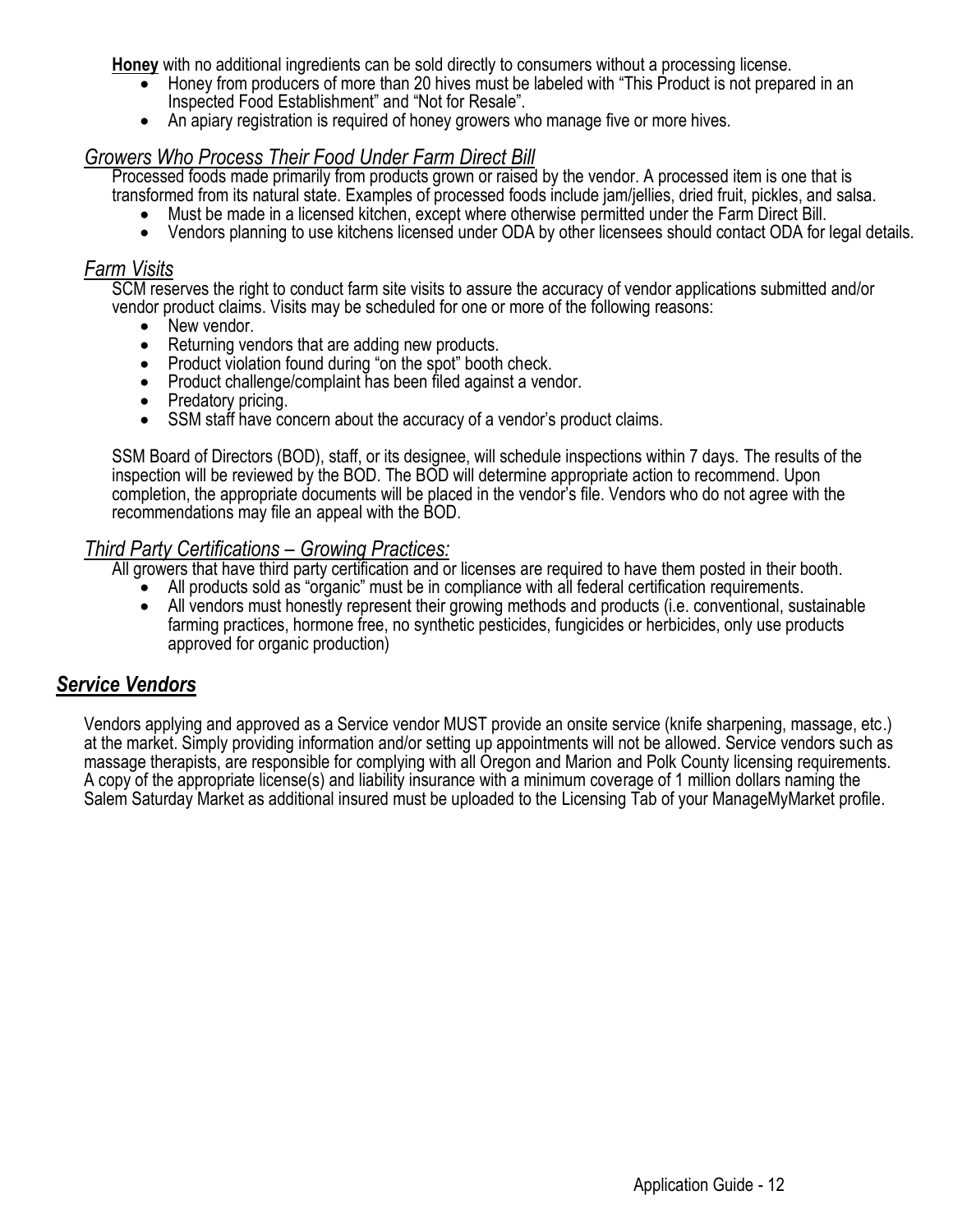# *JURY PROCESS AND GUIDELINES*

If you are a new vendor or returning vendor with new product(s), review the categories below to determine which process you need to follow for jurying your products. Products only need to be juried one time to qualify for SSM managed Markets.

## **All Products**

All products for sale must be accepted by one of the 4 Market Jury Committees prior to selling at the Market. The Board of Directors will have the final decision on appeals as to the appropriateness of any item offered for sale at the Market. New items introduced by an existing vendor outside of their normal product lines will need to be approved, in advance, by the Jury Committee, prior to being displayed and sold at the Market. Items brought to the Market for sale that have not been approved by the Jury Committee must be removed from the vendor's booth immediately.

## **Arts & Craft Products:**

Applicants with products that fall into the Arts & Crafts category will be provided an email address to submit their photos and vendor statements for review by the Arts & Crafts Jury Committee. The members of the Arts & Crafts committee conduct majority of business online and will meet as needed. Criteria for jurying include overall Quality, Skill, Vendor Statement with Photos, and Market Enhancement of handmade products. Visit [www.salemcommunitymarkets.com,](http://www.salemcommunitymarkets.com/) click on "APPLY: New Vendor", "Jury my Products – Arts & Craft Product Steps" for specific steps to have your arts & craft products juried.

#### **Growers & Producers** *(produce, nursery, flowers, fruit, berries, etc)*

Applicants with products that fall into the Growers & Producers category will have their products reviewed by the Growers Advisory Team (GAT) Jury. The members of the Growers Advisory Team will establish a meeting schedule to review new applications to our markets for nursery product, cut flower, fruit and berries. All business conducted by this committee will be primarily online. No further steps needed by the grower/producers.

New vendors from our immediate area, Marion, Polk and Linn/ Benton will be given preference over vendors from areas which are further from our markets. The only exceptions will be products not available from our local area. Examples could include; seafood and possibly some fruits and vegetables. All products must be grown and sold by the vendor.

**Freshly Prepared Foods** *(hot & cold fresh prepared foods, dairy, bakery, candy/confectionary, beverages or any edible foods)*

Applicants with products that fall into the Freshly Prepared Foods category will have their products reviewed by members of the Freshly Prepared Food Advisory Team (PFAT). The committee meets to review hot and cold prepared foods, dairy, bakery, candy/confectionary and non-alcoholic beverages. All business conducted by this committee will take place primarily at the market office.

After completing application and paying the application fee, visit<http://www.meetme.so/schedulejuryapptmt> to schedule a jury appointment. Applicants should be prepared to answer specific questions about their ingredients, method of preparation, food safety considerations or provide illustrations regarding their production process posed by Jury Committee members.

All food vendors will be required to provide a sample menu and source of ingredients, with an emphasis on locally sourced ingredients and required to provide to the jury, a taste sampling of two or more of your menu items.

**Processed/Packaged Products** *(spices/sauces, dry dip mixes, pet treats, meat, eggs, bath & body, candles, alcohol or any food item that requires preparation to be edible)*

Applicants with products that fall into the Processed/Packaged Products category must comply with all state and federal laws and regulations that include labeling, licensing, ingredients, etc. These products are either inedible and/or require preparation or an accompaniment, therefore cannot really be juried on quality, skill, etc. as other products. Product requirements will be reviewed by market Office Management to ensure compliance. All business conducted will primarily be online. Visi[t www.salemcommunitymarkets.com,](http://www.salemcommunitymarkets.com/) click on "Become a Vendor", "Jury my Products – Processed/Packaged Products" for specific steps to have your processed/packaged products juried.